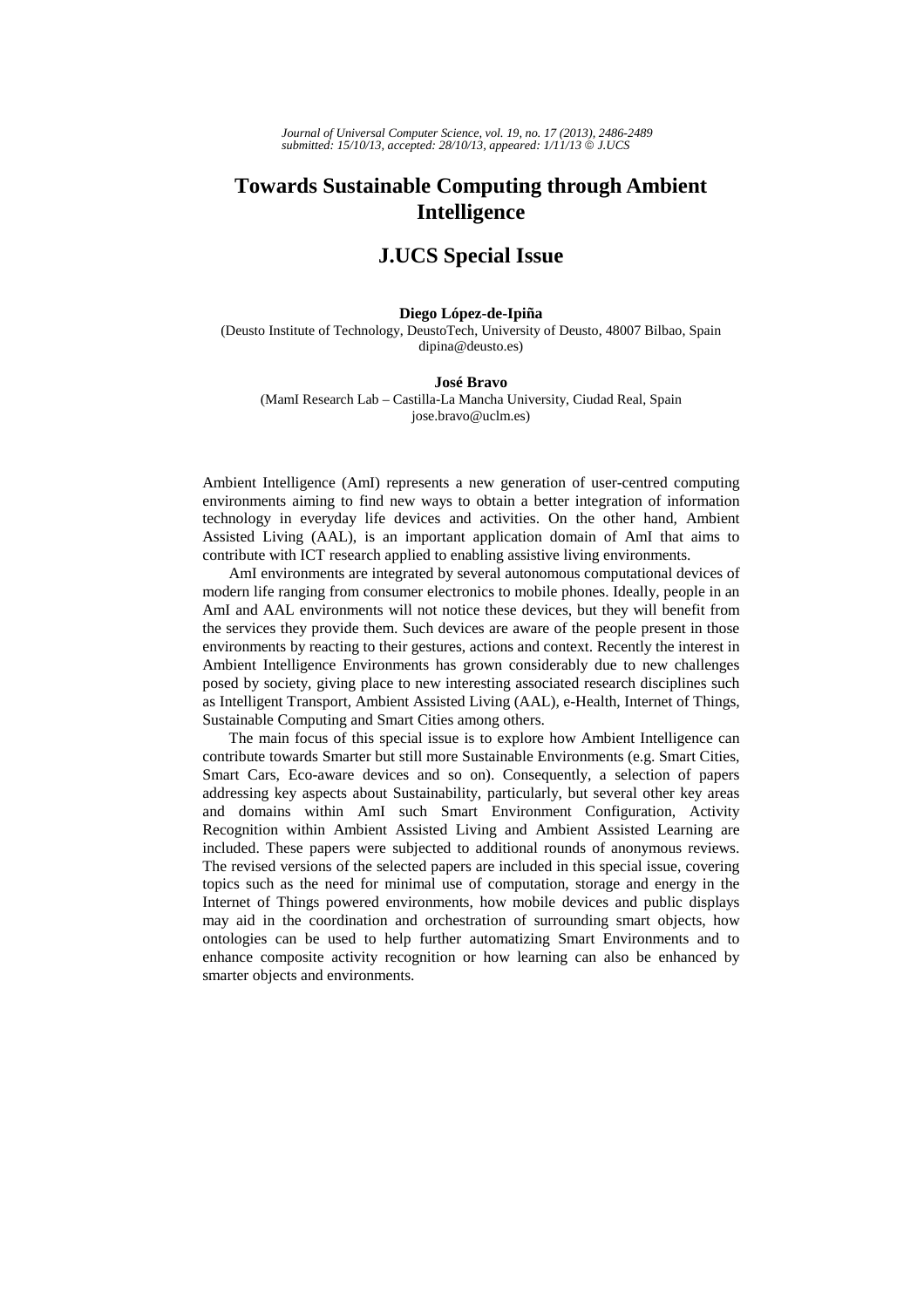Minimal use of computation, energy and storage resources at wireless sensors is paramount to address constrained resources which are commonplace in Smart Environments. The paper "Enabling User Access Control in Energy-constrained Wireless Smart Environments" by Juan Álvaro Muñoz Naranjo et al. introduces a novel access control solution for wireless network services in Internet of Things scenarios. The proposed methods for key distribution and access control rely on extremely fast key derivation functions and, for the same reason, memory usage is reduced since keys are computed on the fly when needed. Their solution achieves privacy, authentication, semantic security, low energy, low computational demand and impacts mitigation of compromised devices on a simple manner. The access control provided is based on user identity and time intervals. These properties are discussed and compared with previous related work, thus providing experimental results that confirm its viability.

Mobile devices are key instruments to facilitate interaction in spaces populated with smart objects. The paper "MECCANO: a Mobile-Enabled Configuration framework to Coordinate and Augment Networks of smart Objects" by Ana Bernardos et al. describes a framework that supports an interaction method for a user to perform physical discovery and versatile configuration of behaviours involving a network of smart objects. Additionally, MECCANO guides the developer to easily integrate new augmented objects in the smart ecosystem. Behaviours are rule-based micro-services composed by a combination of events, conditions and actions that one or more smart objects can trigger, detect or perform. The capabilities provided by a specific object can be merged with those in other objects (including those in the user's mobile device itself) to configure a behaviour involving several objects, adapted to the user's needs. The framework also facilitates sharing micro-services in such a way that users can act as prosumers by generating their self-made behaviours.

Urban spaces are increasingly embedded with various types of public digital displays. Many of these displays can be subject to multi-user interactions and support a broad range of applications. A fundamental implication emerging from the interactive nature of those applications is that users should have access to appropriate selection and control techniques that would allow them to drive the way applications are shown and used in the respective environment. Such techniques should enable each user to reason and express intentions about the system behavior, while also dealing with concurrent requests from multiple users in a way that is fair and clear. The paper "Design Considerations for Application Selection and Control in Multi-user Public Displays" by Constantin Taivan et al. reports several novel techniques for application selection and control in pervasive display environments that can address the above challenges. Drawing inspiration from traditional GUI interaction concepts, they develop and deploy a public display system that supports multiple applications and is able to receive explicit content presentation requests from multiple viewers.

Automatic or semi-automatic configuration of Smart Buildings is still an unresolved challenge that must be addressed to foster a wider deployment of these environments. The paper "Implementation of a Building Automation System based on Semantic Modeling" by Jaime Caffarel et al. presents an Ontology-Based multitechnology platform designed to allow the integration of several building automation protocols, to ease the development and implementation of different kinds of services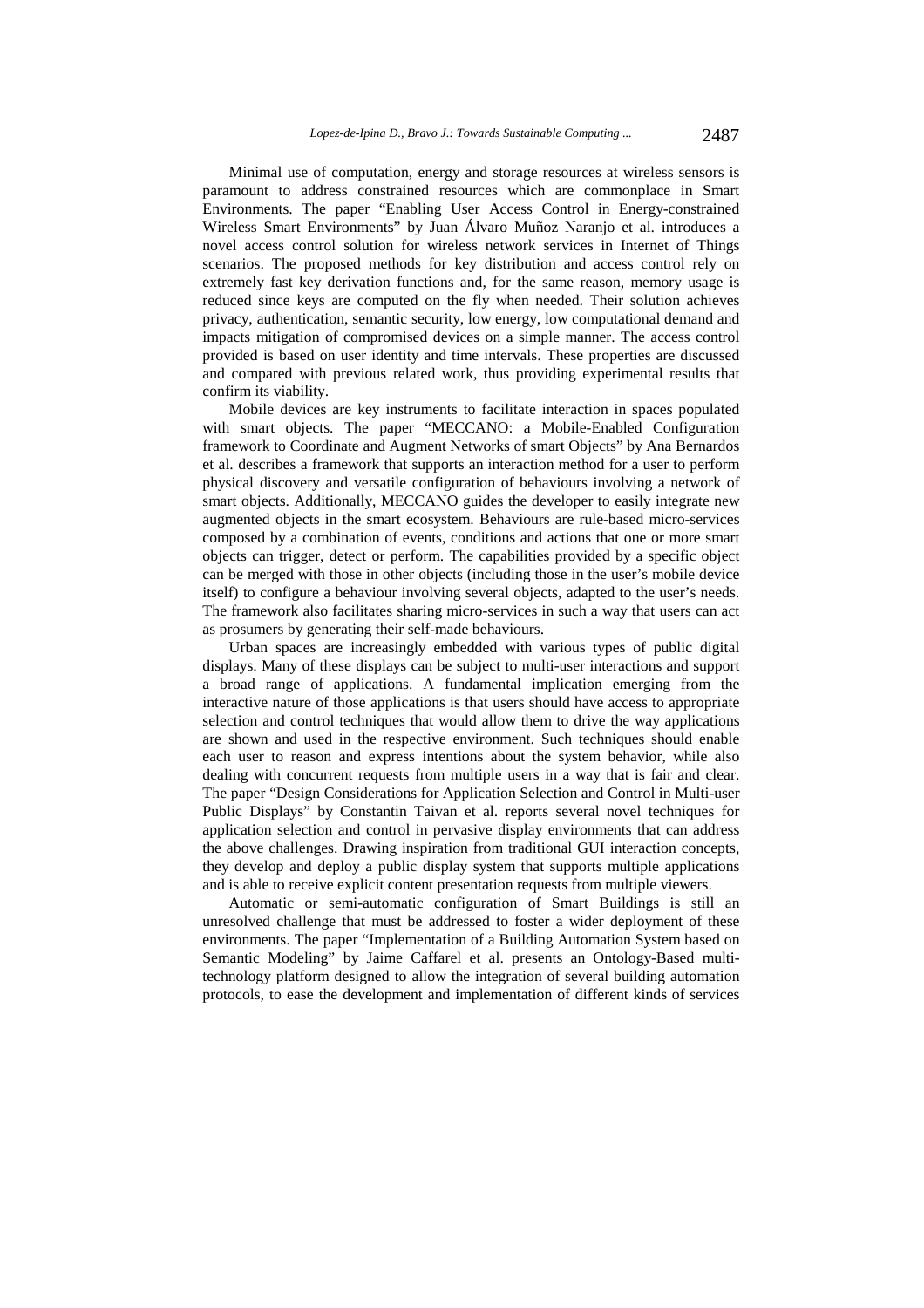and to allow sharing information related to the infrastructure and facilities within a building. The system has been implemented and tested in a real Energy Efficiency Research Facility.

The lack of a standard format to store data generated within the smart environments research domain is limiting the opportunity for researchers to share and reuse datasets. The opportunity to exchange datasets is further hampered due to the lack of an online resource to facilitate this. The paper "Assessing the Impact of the homeML Format and the homeML Suite within the Research Community" by Heather McDonald et al. aims to resolve these issues through the development of homeML, a proposed format to support the storage and exchange of data generated within a smart environment and the homeML suite, an online tool to support data exchange and reuse. A usability and functionality study performed concludes that the homeML format could address the need for a standard format within this domain and that it would be a useful tool to be available to researchers as they perform experiments in the area of smart environments.

Activity recognition enables ambient assisted living applications to provide activity-aware services to users in smart homes. Despite significant progress being made in activity recognition research, the focus has been on simple activity recognition leaving composite activity recognition an open problem. For instance, knowledge-driven activity recognition has recently attracted increasing attention but mainly focused on simple activities. The paper "An Agent-mediated Ontology-based Approach for Composite Activity Recognition in Smart Homes" by George Okeyo et al. extends previous work by introducing a knowledge-driven approach to recognition of composite activities such as interleaved and concurrent activities. The approach combines the recognition of single and composite activities into a unified framework. To support composite activity modelling, it combines ontological and temporal knowledge modelling formalisms. In addition, it exploits ontological reasoning for simple activity recognition and qualitative temporal inference to support composite activity recognition. The approach is organized as a multi-agent system to enable multiple activities to be simultaneously monitored and tracked.

"Human-Centric Interfaces for Ambient Intelligence" and "Collaborative Smart Objects" technologies are two interesting AmI research areas with ample possibilities in the learning domain. The paper "CUBICA: An Example of Mixed Reality" by Juan Mateu et al. presents their efforts in developing these technologies for "Mixed Reality", a paradigm where Virtual Reality and Ambient Intelligence meet. CUBICA is a mixed reality educational application that integrates virtual worlds with tangible interfaces. The application is focused on teaching computer science, in particular "sorting algorithms". The tangible interface is used to simplify the abstract concept of array, while the virtual world is used for delivering explanations. This educational application has been tested with students at different educational levels in secondary education, having obtained promising results in terms of increased motivation for learning and better understanding of abstract concepts.

Creating challenging learning conditions through play and entertainment thanks is also possible through AmI. The paper "A Multimodal Ambient Intelligence Environment for Playful Learning" by Haris Papagiannakis et al. reports the design, development and evaluation of a technological framework for learning applications,